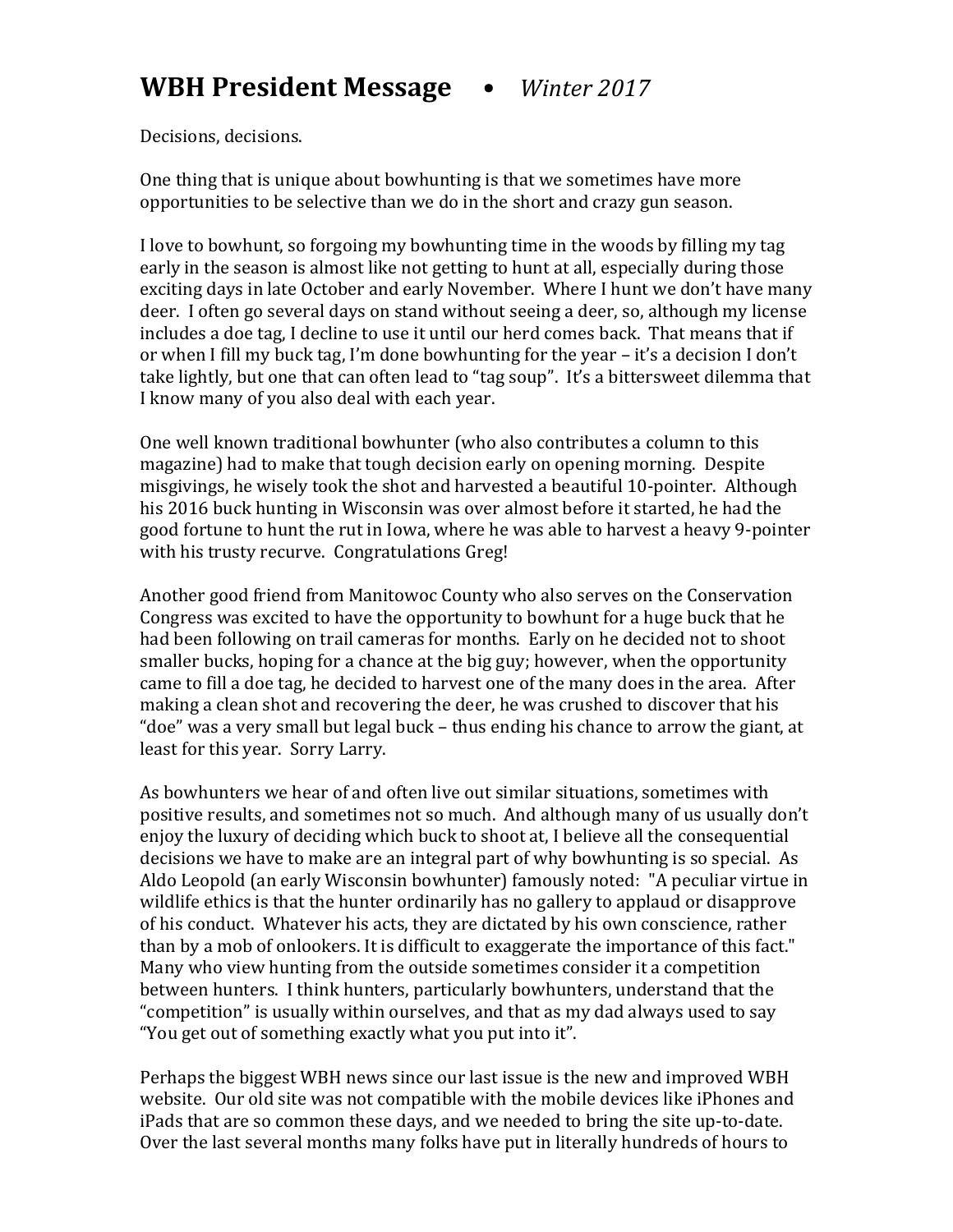not only make it compatible, but to rebuild the site into a dynamic and informative resource that I think we can all be very proud of. I en-courage you to check it out, and perhaps just as importantly, encourage your non-member bow-hunting friends to log on. I think they will like what they see – and they can join right then on-line. The website address is: www.wisconsinbowhunters.org Check it out!

One new feature on the website is a picture gallery of successful members with their trophies. But now we need your pictures to fill it. The more we receive, the more interesting the site will be for everyone. If you have a tasteful picture (minimal blood, no open body cavity, no arrow in animal, and preferably in a somewhat natural pose) of your bow-harvested trophy, please e-mail it to the office (electronic pictures much preferred) with the name of the hunter, city of hunter, date of harvest, county of harvest and details about the trophy. This isn't just for big bucks either – every animal taken with archery equipment is a trophy, so don't hesitate to share your bowhunting success. And if you're a youth or beginner at archery, we really want your picture. Please e-mail it in to the office. Thanks.

The other exciting news is that we are going back to Chula Vista in the Dells for our 2017 convention. We had a great event there for our 75th Anniversary Convention last spring, and we plan some improvements to make 2017 better than ever. Frank Noska, our seminar and featured banquet speaker, did a fantastic job last year, and this year we have one of the top names in the bowhunting world: Tom Miranda. Make plans now to attend. The dates are March 3rd, 4th and 5th. The Dells are less than a two-hour drive from home for the majority of our members. If you haven't attended a convention lately, or never at all, this might be a good opportunity to check it out. If you can only make it for one day, consider Saturday the 4th. There are seminars all day, head displays, exhibitor booths and much more. Then stay for the banquet and enjoy Tom Miranda's presentation.

Crossbows. Most of the calls I've been receiving are in regard to crossbows; and not just from bowhunters, but gun hunters too, and even a former archer who took up a crossbow this year. He called to say that although he spent a lot on a new crossbow, he might not continue using it "because it's just not fair". He shot his buck at a ridiculous distance with a complete pass through. Gun hunters are upset because a lot of bucks-and big bucks, are being killed with crossbows before the gun season. I just saw a new ad for Ravin crossbows touting 3-inch groups at 100 yards with enough retained energy to easily harvest deer at that range. All in a sleek, narrow, scoped weapon that they introduce with: "Meet your next rifle". I guess if I hunted with a weapon with that range and capability, without the problems of having to draw when the critter is within whisper distance or no way to rest my bow, I too might wait for the biggest buck in the woods to walk within the equivalent of shotgun slug range.

I try to point out to those who call that bowhunting hasn't changed, and please don't confuse us or lump us in with crossbow hunters.

Legislators, some of whom are now upset that they were "misled" that crossbows "were no more effective" than archery equipment, provided in the law that after two years of data collection, the DNR could adjust the crossbow season if those claims proved not to be the case, as we suggested. So far, the DNR has not proposed any